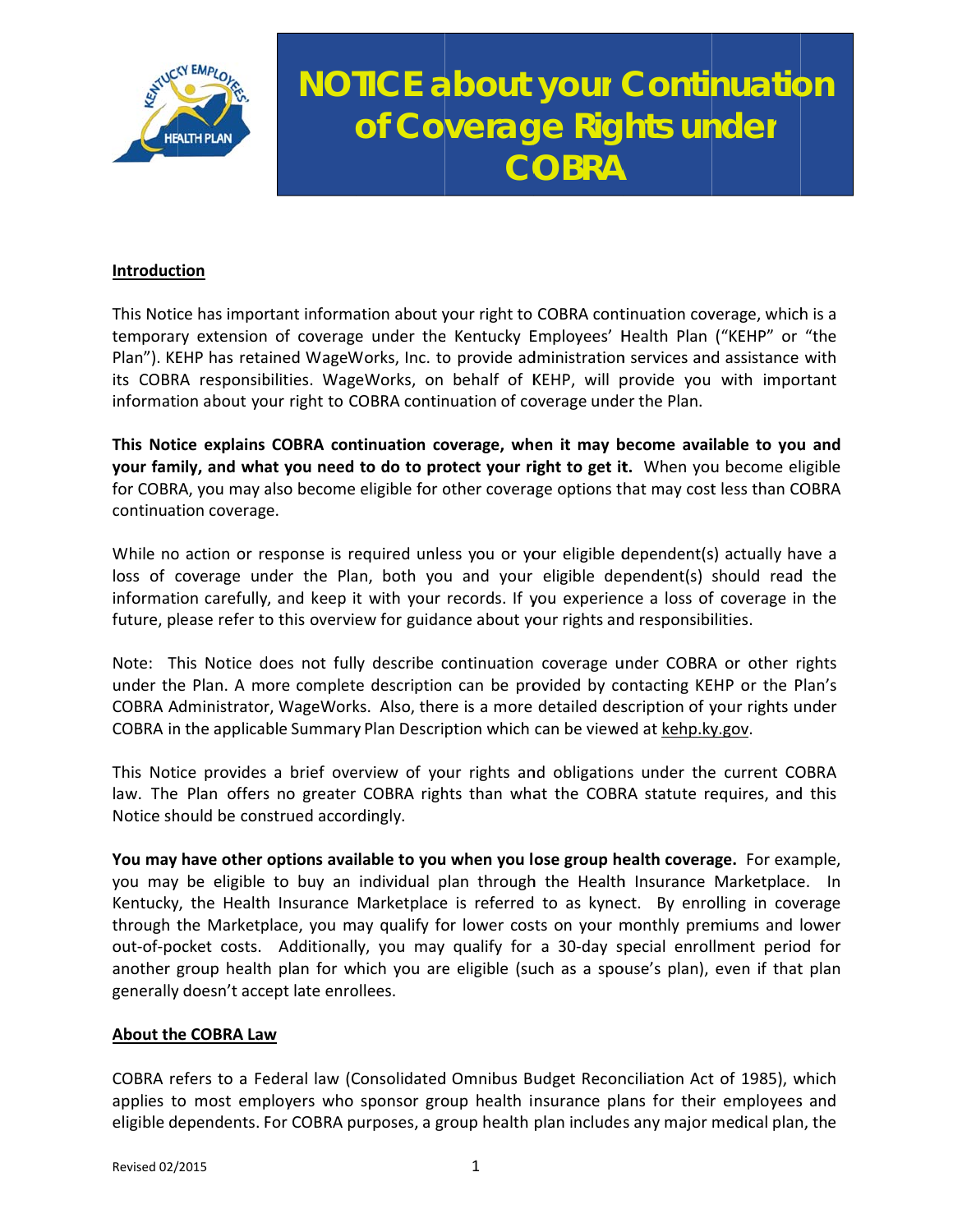waiver general purpose HRA, a health FSA, or any other employer-sponsored group plan which provides medical care.

The law requires that employees and certain eligible dependents (including children) who lose coverage under a group health plan must be given the opportunity to continue coverage on a temporary basis. The maximum length of time coverage may be continued depends upon the reason coverage is lost. An employee or eligible dependent who loses coverage as a result of a Qualifying Event is called a "Qualified Beneficiary". You, your spouse, and your dependent children could become Qualified Beneficiaries if coverage under the Plan is lost because of a Qualifying Event. Under the Plan, Qualified Beneficiaries who elect COBRA continuation coverage must pay for COBRA continuation coverage.

## **COBRA Qualifying Events**

Listed below are "Qualifying Events" which result in the right to continue coverage under COBRA. Please note that the maximum period of time coverage can be continued depends on the type of Qualifying Event.

## **‐ Eighteen (18) Month Maximum Continuation (experienced by a covered employee)**

- 1.) Termination of Employment (for reasons other than "gross misconduct")
- 2.) Reduction of Work Hours (causing you to become ineligible for benefits)

If you experience one of the events listed above, you and any other impacted Qualified Beneficiary will be notified of the right to elect continuation coverage.

## **‐ Disability Extension to twenty‐nine (29) months.**

This extension will apply when any Qualified Beneficiary is determined by the Social Security Administration ("SSA") to have been disabled at any time prior to or within the first sixty (60) days of COBRA coverage resulting from a termination of employment or reduction of work hours causing you to become ineligible for benefits, and continues to be disabled at the end of the initial 18‐month period of coverage.

For the disability extension to apply, you must provide a copy of the SSA Determination of Disability letter within the 18-month COBRA period but no later than 60 days after the latest of: (1) the date of the SSA Determination of disability; (2) the date on which the Qualifying Event occurs; or (3) the date on which the Qualified Beneficiary loses coverage.

### **‐ Second Qualifying Event Extension to thirty‐six (36) months.**

If a Qualified Beneficiary experiences a second Qualifying Event during the 18‐or 29‐month COBRA continuation coverage resulting from termination of employment or reduction of work hours, then the eligible dependent(s) will qualify for an extension of COBRA continuation coverage of up to 36 months from the original Qualifying Event. A covered employee or Qualified Beneficiary must provide notice of the second Qualifying Event within 60 days of the event in order to qualify for the extension. Events eligible for the extension of coverage are those listed below (but only to the extent that they would have caused a loss of coverage under the Plan if it was the initial Qualifying Event):

### **‐ Thirty‐Six (36) Month Maximum Continuation (experienced by a covered eligible dependent):**

- 1) Death of an Employee
- 2) Divorce or legal separation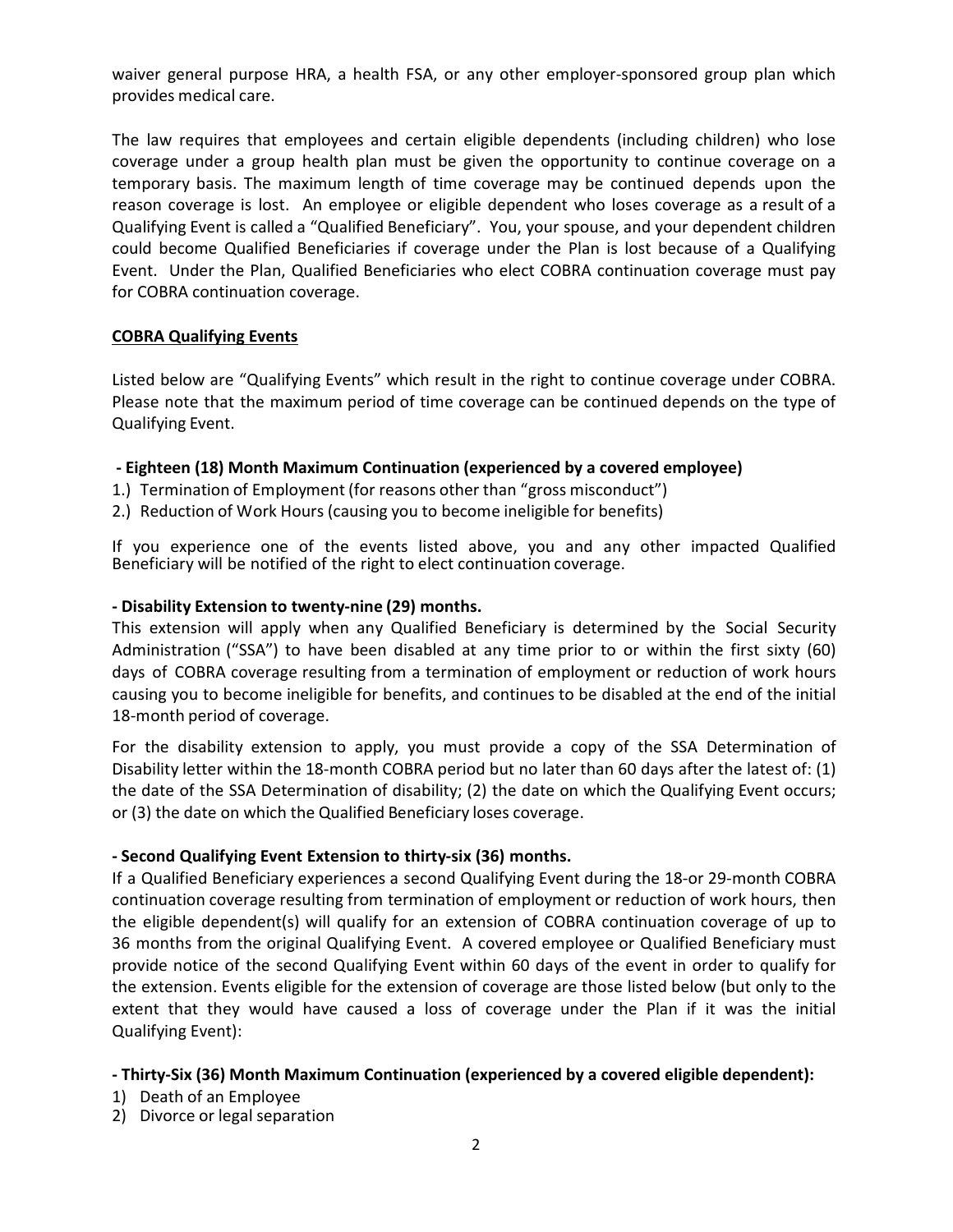3) Dependent child no longer meets the Plan's definition of a dependent

In addition, if you become entitled to Medicare and then experience a Qualifying Event or reduction in hours of employment within 18 months of the Medicare entitlement, your Qualified Beneficiary eligible dependent(s) may elect to continue coverage for up to 36 months **from the Medicare entitlement**.

# **‐ Retirees**:

Sometimes, filing a proceeding in bankruptcy under Title 11 of the United States Code can be a Qualifying Event. If a proceeding in bankruptcy is filed with respect to your sponsoring employer, and that bankruptcy results in the loss of coverage of any retired employee covered under the Plan, the retired employee will become a Qualified Beneficiary. The retired employee's spouse, surviving spouse, and dependent children will also become Qualified Beneficiaries if bankruptcy results in the loss of their coverage under the Plan.

# **Your IMPORTANT Qualifying Event Notice Obligations**

If your eligible dependent(s) loses coverage under the Plan because of divorce, legal separation, or your child no longer meets the Plan's definition of "dependent", then you or your eligible dependent(s) must notify KEHP (through your Insurance Coordinator or Human Resource Generalist) of the loss. **Written** notice **MUST** be provided no later than sixty (60) days after the event or the date coverage terminates, whichever is later. Oral notice, including by telephone, is not acceptable. You may be required to provide additional information to support the Qualifying Event (e.g. a divorce decree, etc.).

If KEHP is provided timely notice of the divorce, legal separation, or a child's loss of dependent status, WageWorks will notify the affected Qualified Beneficiaries of the right to elect continuation coverage.

If KEHP is not provided notice of the divorce, legal separation, or a child's loss of dependent status during this sixty (60) day period, COBRA continuation will not be offered. If any claims are mistakenly paid for expenses incurred after the divorce, legal separation, or a child's loss of dependent status, then you and your eligible dependent(s) will be required to reimburse the Plan for any claims so paid.

If your eligible dependent(s) loses coverage as a result of your death or your entitlement to Medicare, WageWorks will automatically notify your eligible dependent(s) of the right to elect continuation coverage.

# **Other Notification Requirements**

In order to protect your family's rights, you should notify KEHP (through your Insurance Coordinator or Humana Resource Generalist), immediately when the name or address changes for you or any covered eligible dependent. For your records, you should also keep a copy of any notices you send to KEHP.

# **COBRA Continuation Coverage**

If you lose coverage as a result of one of the Qualifying Events listed above, you may elect to continue the same coverage that you had immediately preceding the Qualifying Event; however,